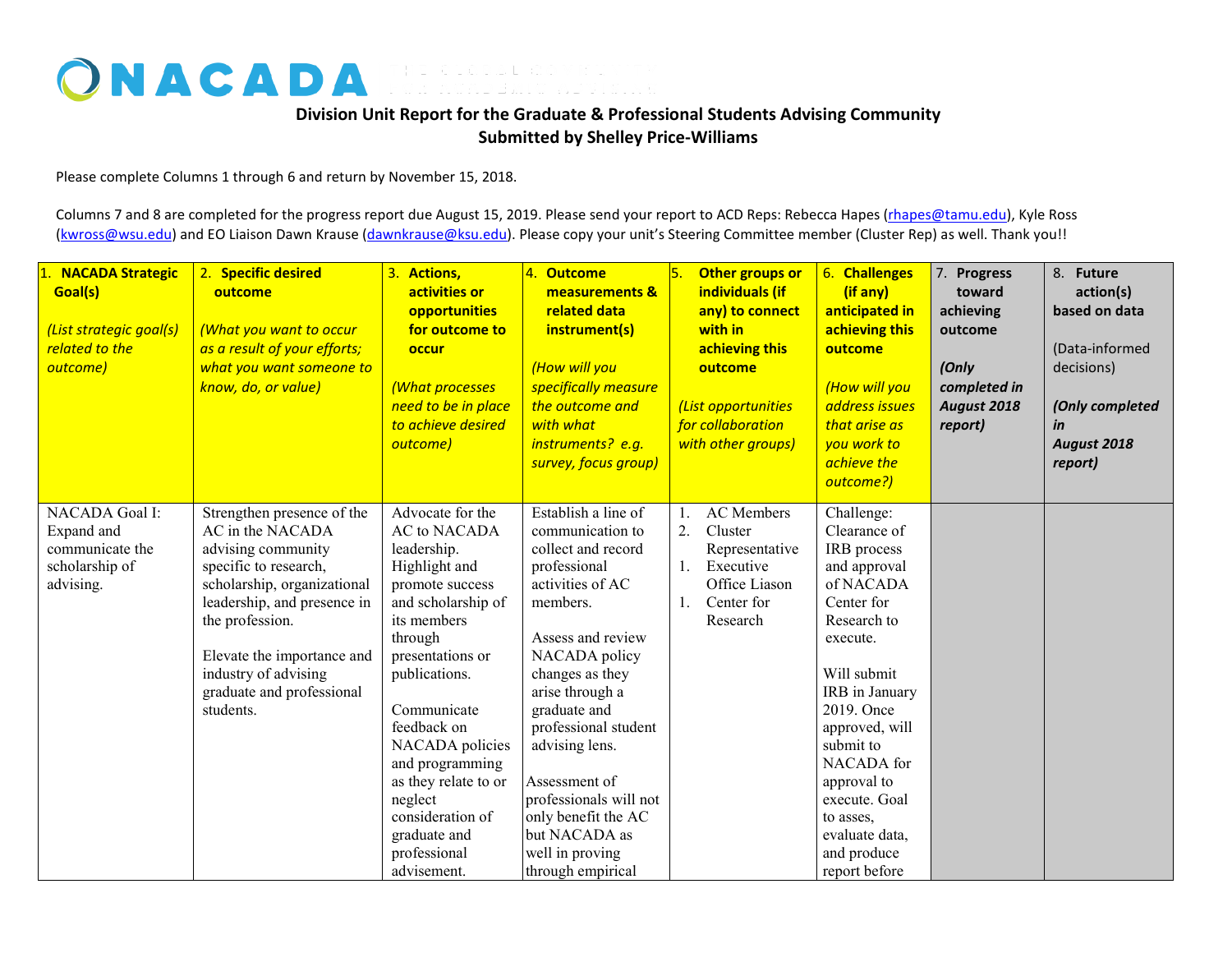|                                                                                                                                                                                                                                      |                                                                                                                                                                                                                                                                                                                                                                                                                                                                                                                                          | Assess empirically<br>professionals in this<br>sector of advising:<br>salary, professional<br>background, title,<br>responsibilities, etc.                                                                                                                                                                                           | means the expansion<br>of advising of higher<br>education to graduate<br>and professional<br>levels.                                                                                                                                                                                                                                                                                          |                      |                                                                                                                                 | 2019 annual<br>conference.                                                                                                                                                                                                                                                                                          |  |
|--------------------------------------------------------------------------------------------------------------------------------------------------------------------------------------------------------------------------------------|------------------------------------------------------------------------------------------------------------------------------------------------------------------------------------------------------------------------------------------------------------------------------------------------------------------------------------------------------------------------------------------------------------------------------------------------------------------------------------------------------------------------------------------|--------------------------------------------------------------------------------------------------------------------------------------------------------------------------------------------------------------------------------------------------------------------------------------------------------------------------------------|-----------------------------------------------------------------------------------------------------------------------------------------------------------------------------------------------------------------------------------------------------------------------------------------------------------------------------------------------------------------------------------------------|----------------------|---------------------------------------------------------------------------------------------------------------------------------|---------------------------------------------------------------------------------------------------------------------------------------------------------------------------------------------------------------------------------------------------------------------------------------------------------------------|--|
| NACADA Goal II:<br>Provide responsive<br>professional<br>development<br>opportunities meeting<br>the needs of both<br>advisors and advising<br>administrators.                                                                       | Expand conference<br>proposals specific to<br>advising graduate and<br>professional student<br>populations. This will<br>expand opportunity for<br>professional development<br>and knowledge expansion<br>at conferences not<br>currently realized. As a<br>latent result, action holds<br>potential to attract and<br>expand current<br>membership in the AC.<br>Provides for development<br>of professionals in other<br>advising sectors who seek<br>career transitions for<br>working with graduate and<br>professional populations. | Create a forum in<br>late 2018 for<br>authors to connect<br>and collaborate<br>prior to annual<br>conference<br>submission<br>deadline.<br>Professionals will<br>be able to find<br>others with similar<br>work or interests.<br>Work with<br>conference<br>leadership to ensure<br>AC is involved in<br>proposal review<br>process. | Schedule virtual<br>discussion session<br>for December to<br>explain and<br>discussion forum<br>establishment.<br>Google might be a<br>useful open platform<br>for the forum.<br>Track and monitor<br>collaboration through<br>forum and accepted<br>proposals to the<br>annual conference.<br>Ensure timely<br>communication with<br>members specific to<br>proposal review and<br>feedback. | 2.<br>3.<br>4.<br>5. | Annual<br>Conference<br>Chair/<br>committee<br>Cluster Rep<br><b>NACADA</b><br>Research<br>Center<br>Executive<br>Office Liason | Challenge:<br>Keeping all<br>informed and<br>meeting<br>deadlines.<br>Resolve:<br>Ensure annual<br>submission<br>deadlines are<br>identified and<br>communicated<br>to members.<br>Collection of<br>information/<br>data on activity<br>of members for<br>tracking and<br>promotion to<br>members at<br>conference. |  |
| NACADA Goal IV:<br>Foster inclusive<br>practices within the<br>Association that<br>respect the principle<br>of equity and the<br>diversity of advising<br>professionals across<br>the vast array of<br>intersections of<br>identity. | Enhance diversity, equity,<br>and inclusion among<br>leadership of the AC and<br>in presenters at<br>conferences, to include<br>academic faculty.<br>Will allow for the<br>dissemination of diverse<br>thought and experiences<br>through leadership. Will                                                                                                                                                                                                                                                                               | Seek interest in<br>leadership among<br>current AC<br>members with<br>intentional<br>selection of<br>individuals who<br>represent diverse<br>backgrounds<br>according to race,<br>ethnicity, age,<br>ability, and gender                                                                                                             | Will identify and<br>sustain leadership<br>roles for fulfillment<br>on a steering<br>committee.                                                                                                                                                                                                                                                                                               | 1.<br>2.<br>1.       | <b>AC</b> Members<br>Cluster<br>Representative                                                                                  | Challenge:<br>Identifying<br>candidates for<br>leadership.<br>Determining a<br>fair selection<br>process.                                                                                                                                                                                                           |  |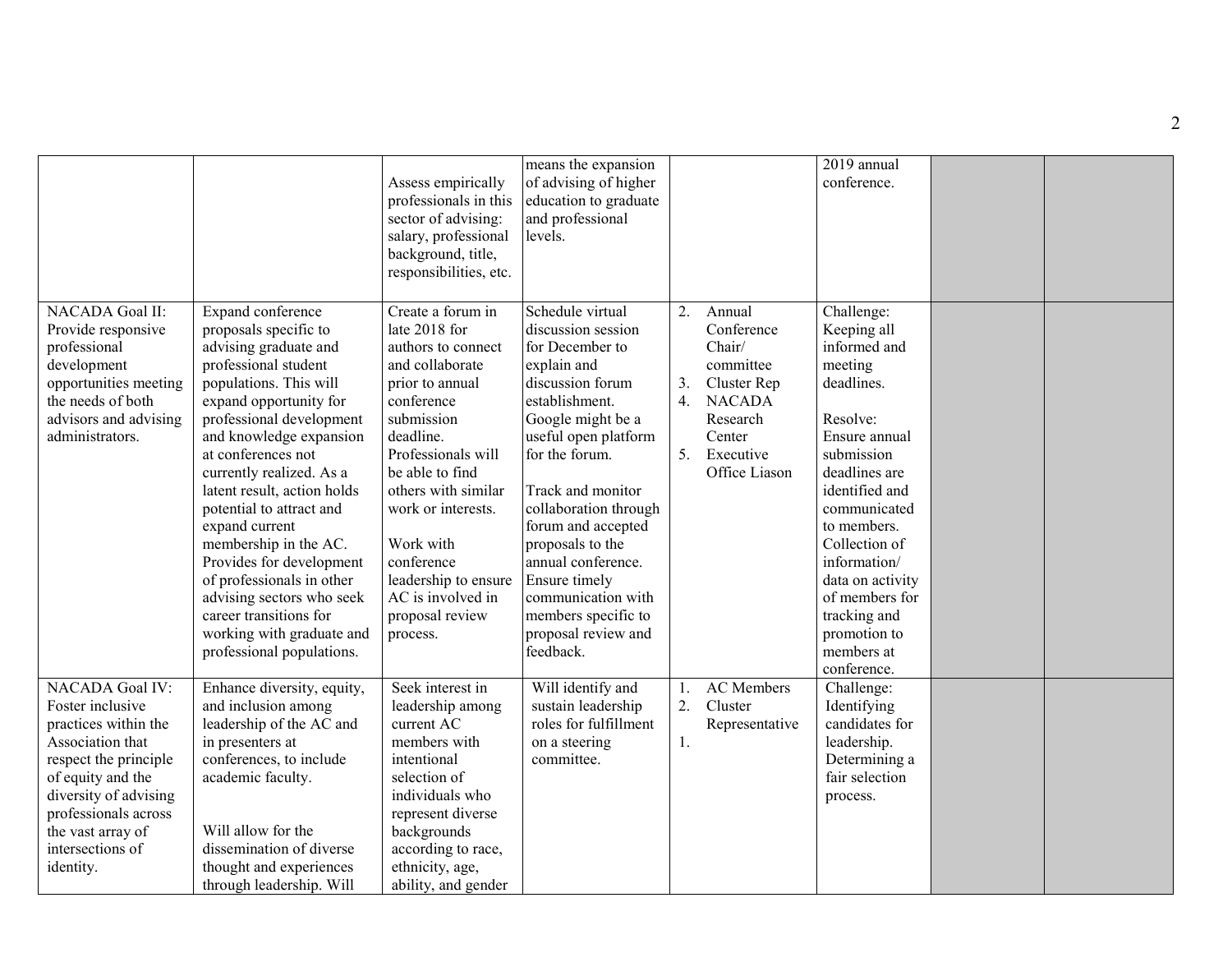|                       | strengthen membership in   | identity.                        |                         |    |                 |                  |  |
|-----------------------|----------------------------|----------------------------------|-------------------------|----|-----------------|------------------|--|
|                       | the AC. Will enrich        |                                  |                         |    |                 |                  |  |
|                       | conference proposals and   |                                  |                         |    |                 |                  |  |
|                       | research publications.     |                                  |                         |    |                 |                  |  |
| <b>NACADA Goal V:</b> | Strengthen membership in   | Coordinate a social              | Assess membership       | 2. | AC Steering     | Challenge:       |  |
| Develop and sustain   | the AC working with        | at annual                        | in the AC before        |    | Committee       | Competition      |  |
| effective Association | graduate and professional  | conference and                   | and after each          | 3. | Cluster         | with other       |  |
| Leadership.           | students.                  | opportunities for                | annual conference.      |    | Representative  | AC's.            |  |
|                       |                            | professional                     |                         | 6. | Executive       |                  |  |
|                       | Members will experience    | development and                  | Assess, maintain,       |    | Office Liason   | Identifying      |  |
|                       | an enhanced affinity and   | networking                       | and report              |    | 2. Division Rep | space for        |  |
|                       | sense of belonging in the  | throughout the                   | membership data         |    |                 | annual           |  |
|                       | AC. Current members will   | year.                            | and attendance of       |    |                 | conference       |  |
|                       | find engagement worthy of  |                                  | related events.         |    |                 | social that does |  |
|                       | their professional and     | Develop a stream                 |                         |    |                 | not compete      |  |
|                       | personal time. New         | of concise and                   | Promote                 |    |                 | with other       |  |
|                       | members will find the      | timely                           | opportunities           |    |                 | activities.      |  |
|                       | same as above.             | communication.                   | through Facebook,       |    |                 | Identifying      |  |
|                       |                            |                                  | as preferred social     |    |                 | potential new    |  |
|                       |                            |                                  |                         |    |                 | members for      |  |
|                       | Identify and communicate   | Work effectively<br>with the new | media platform, and     |    |                 | the AC.          |  |
|                       | opportunities for AC       |                                  | through listserv.       |    |                 |                  |  |
|                       | leadership within the      | steering committee               |                         |    |                 |                  |  |
|                       | steering committee as well | to guide the                     |                         |    |                 | Resolve:         |  |
|                       | as with all AC members.    | activities of the                |                         |    |                 | Review           |  |
|                       | This might be facilitation | AC. Hold virtual                 |                         |    |                 | conference       |  |
|                       | of Discussion Sessions,    | meetings with                    |                         |    |                 | schedule         |  |
|                       | Annual Conference          | coordination from                |                         |    |                 | before           |  |
|                       | participation, etc.        | Liason.                          |                         |    |                 | arranging        |  |
|                       |                            |                                  |                         |    |                 | social. Work     |  |
|                       |                            | Provide thorough                 |                         |    |                 | with Cluster     |  |
|                       |                            | transition support               |                         |    |                 | Rep and          |  |
|                       |                            | to the next AC                   |                         |    |                 | Liason to        |  |
|                       |                            | leader incoming at               |                         |    |                 | communicate      |  |
|                       |                            | the annual                       |                         |    |                 | effectively      |  |
|                       |                            | conference in                    |                         |    |                 | about the AC.    |  |
|                       |                            | 2019.                            |                         |    |                 |                  |  |
| NACADA Goal VII:      | Identify and promote       | Promote webinars                 | Track attendance        | 3. | Cluster         | Challenge:       |  |
| Expand the use of     | professional development   | and training                     | collaboratively with    |    | Representative  | Conflict with    |  |
| innovative            | opportunities for members  | opportunities                    | <b>Executive Office</b> |    | 4. Executive    | personal         |  |
| technology tools and  | of the AC through use of   | hosted by                        | Liason of               |    | Office Liason   | professional     |  |
| resources to support  | innovative technology      | NACADA to AC                     | professional            | 5. | Division Reps   | demands and      |  |